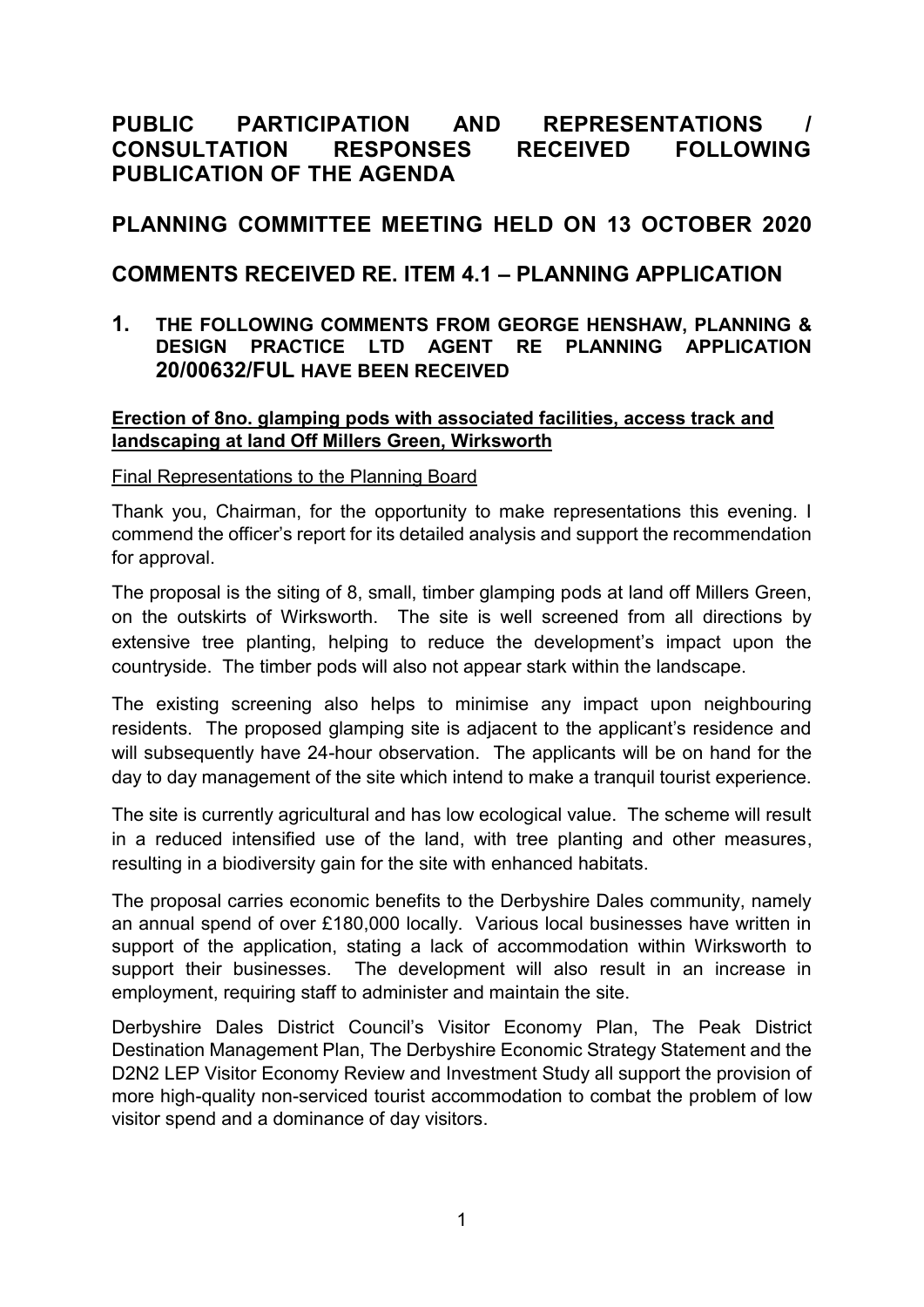The proposal will provide an increasingly popular type of tourist accommodation and help to meet the growing demand. I ask that councillors support this application tonight.

### **RESPONSE:**

The points raised were presented with the planning application and taken into consideration in reaching the Officers' recommendation.